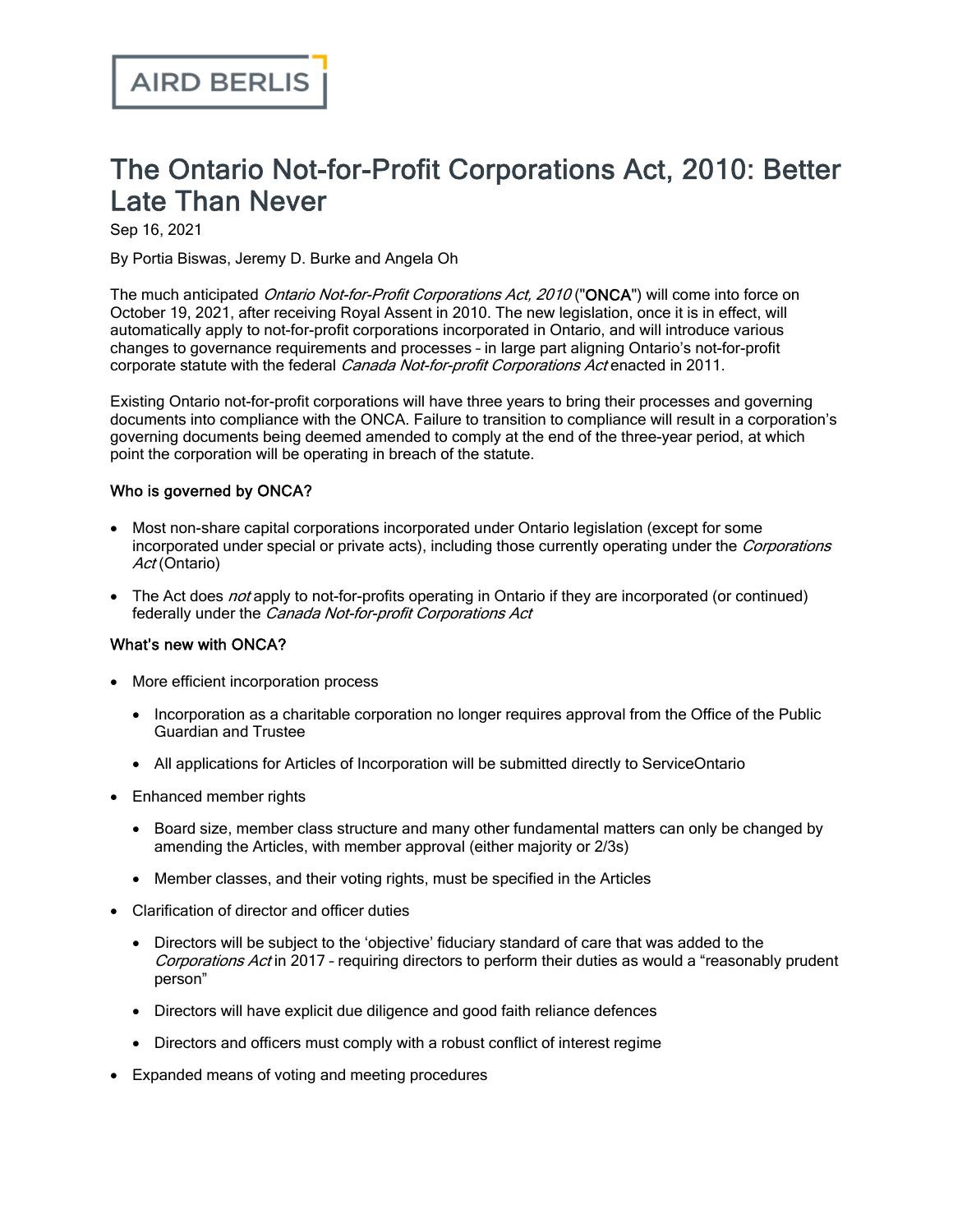- · By-laws can provide for alternative means of voting such as by mail, telephone or electronic means in addition to, or in place of, voting by proxies
- · Notice of members' meetings can be given electronically
- · Distinctive rules for "public benefit corporations" (PBCs)
	- · A PBC is any charitable corporation or a non-charitable corporation that receives more than \$10,000 in a financial year through grants or gifts from non-members/officers/directors of the corporation
	- · PBCs can be subject to a more rigorous financial review standard audit engagement or review engagement, rather than the compilation report ('Notice to Reader') standard that is more likely to apply to a non-PBC, subject to applicable revenue thresholds
	- · PBCs may only have up to 1/3 of directors be employees (though Ontario charity law restricts the ability of any employee to also serve as a charitable corporation director)
	- · Unlike non-PBCs, PBCs cannot distribute fair value of a membership to a member upon termination of membership or, upon dissolution, distribute remaining property among the members
	- · Unlike members of non-PBCs, members of PBCs do not have a right to dissent to certain corporate changes and be paid out fair value of their membership
- · Confirm right to participate in commercial activities
	- · Commercial activities must be in support of one or more of the not-for-profit's purposes and must be included in the articles
	- · A surplus can be earned so long as the funds are reinvested in pursuit of the not-for-profit purposes of the corporation

#### What should existing Ontario NFPs do?

- · Before ONCA comes into force, [sign](https://mailchi.mp/ontario.ca/business-registry-setup) up with the Ontario Business Registry (see below)
- · Compliance review of governing documents
	- · During the three-year transition window, you should complete a full review of your Letters Patent and By-Laws to determine to what extent they conflict with provisions of the ONCA. It is almost inevitable that every Corporations Act corporation will have Letters Patent or by-laws that have certain elements inconsistent with the ONCA. Failure to update governing documents by the end of the three-year period will result in non-compliance with the ONCA to the extent the Letters Patent and By-laws are inconsistent with the ONCA.
	- As part of the review, you should determine whether your corporation is or may become a "public" benefit corporation" and the implications of this for governance
- · Holistic review of governing documents
	- · In addition to a compliance review, you should optimize your legal spend and take the opportunity to complete a holistic review of your Letters Patent and By-laws to determine if they reflect the reality of your organization or where you'd like it to be. For example:
		- · Are your current objects consistent with your current and any planned future activities? (This is a critical analysis for charities in particular.)
		- · Is your current membership structure appropriate should there be one class of members or multiple member classes?
		- · Should membership be limited to those individuals serving as directors or include a broader stakeholder-based group?